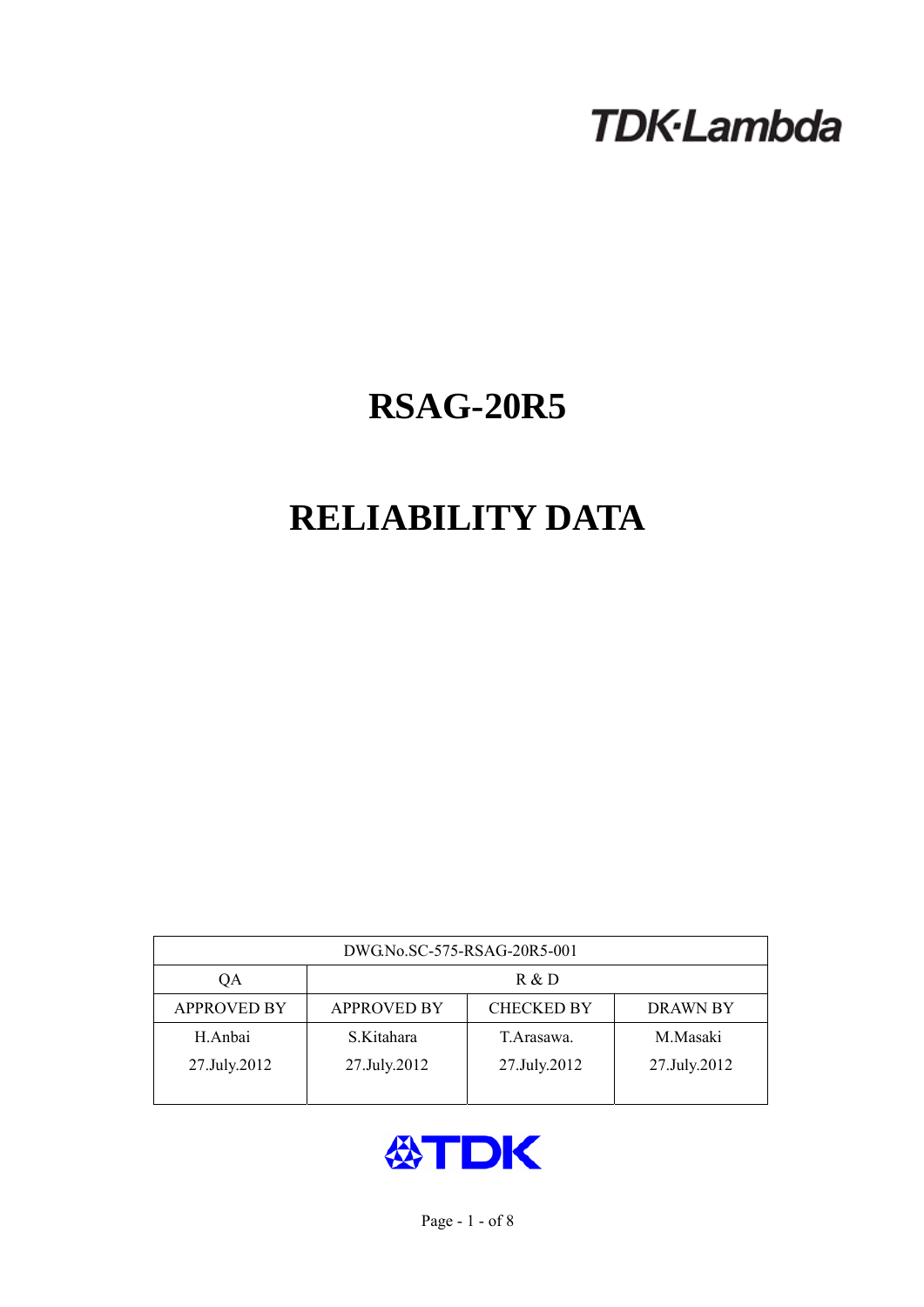## INDEX

|                                     | Page   |
|-------------------------------------|--------|
| 1. Calculated Values of MTBF        | Page-3 |
| 2. Vibration Test                   | Page-4 |
| 3. Heat Cycle Test                  | Page-5 |
| 4. Humidity Test                    | Page-6 |
| 5. High Temperature Resistance Test | Page-7 |
| 6. Low Temperature Storage Test     | Page-8 |
|                                     |        |

The following data are typical values. As all units have nearly the same characteristics, the data to be considered as ability values.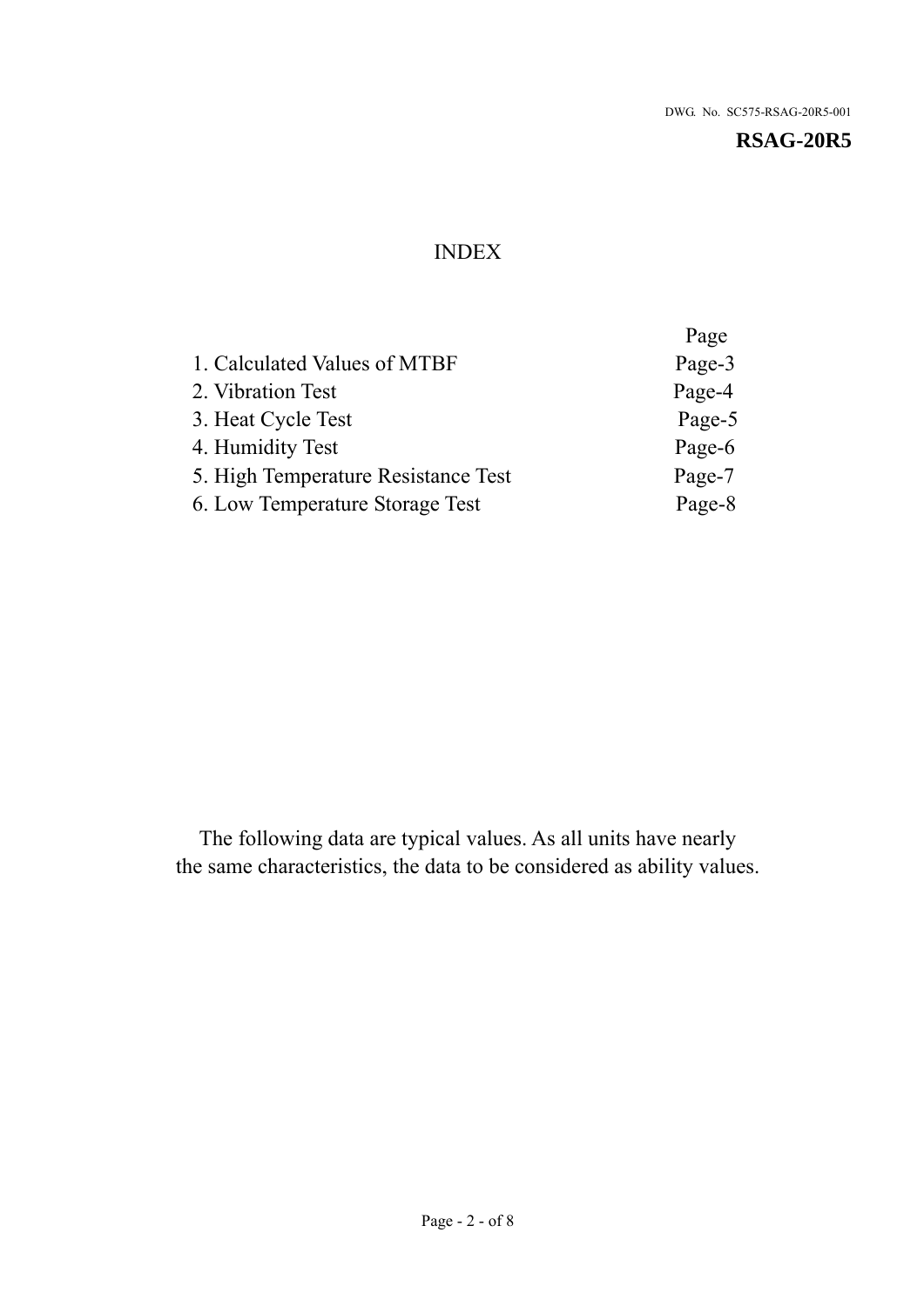1. Calculated Values of MTBF

#### MODEL: RSAG-20R5

(1)Calculating Method

Calculated Based on parts stress Reliability projection of MIL-HDBK-217F NOTICE2.

Individual failure rates  $\lambda$  G is given to each part and MTBF is

Calculated by the count of each part.

$$
MIBF = \frac{1}{\lambda_{\text{expap}}} = \frac{1}{\sum_{i=1}^{n} N_i (\lambda_{\text{G}} \pi_Q)_i} \times 10^6 \text{ (hours)}
$$

| $\lambda$ equip | : Total equipment failure rate (Failure / 106 Hours)            |
|-----------------|-----------------------------------------------------------------|
| $\lambda$ G     | : Generic failure rate for the <i>i</i> th generic part         |
|                 | (Failure/ 106 Hours)                                            |
| Ni              | : Quantity of i th generic part                                 |
| N               | : Number of different generic part categories                   |
| $\pi Q$         | : Generic quality factor for the i th generic part( $\pi Q=1$ ) |

### (2)MTBF Values

GF: Ground, Fixed

 $MTBF = 13,583,265$  (Hours)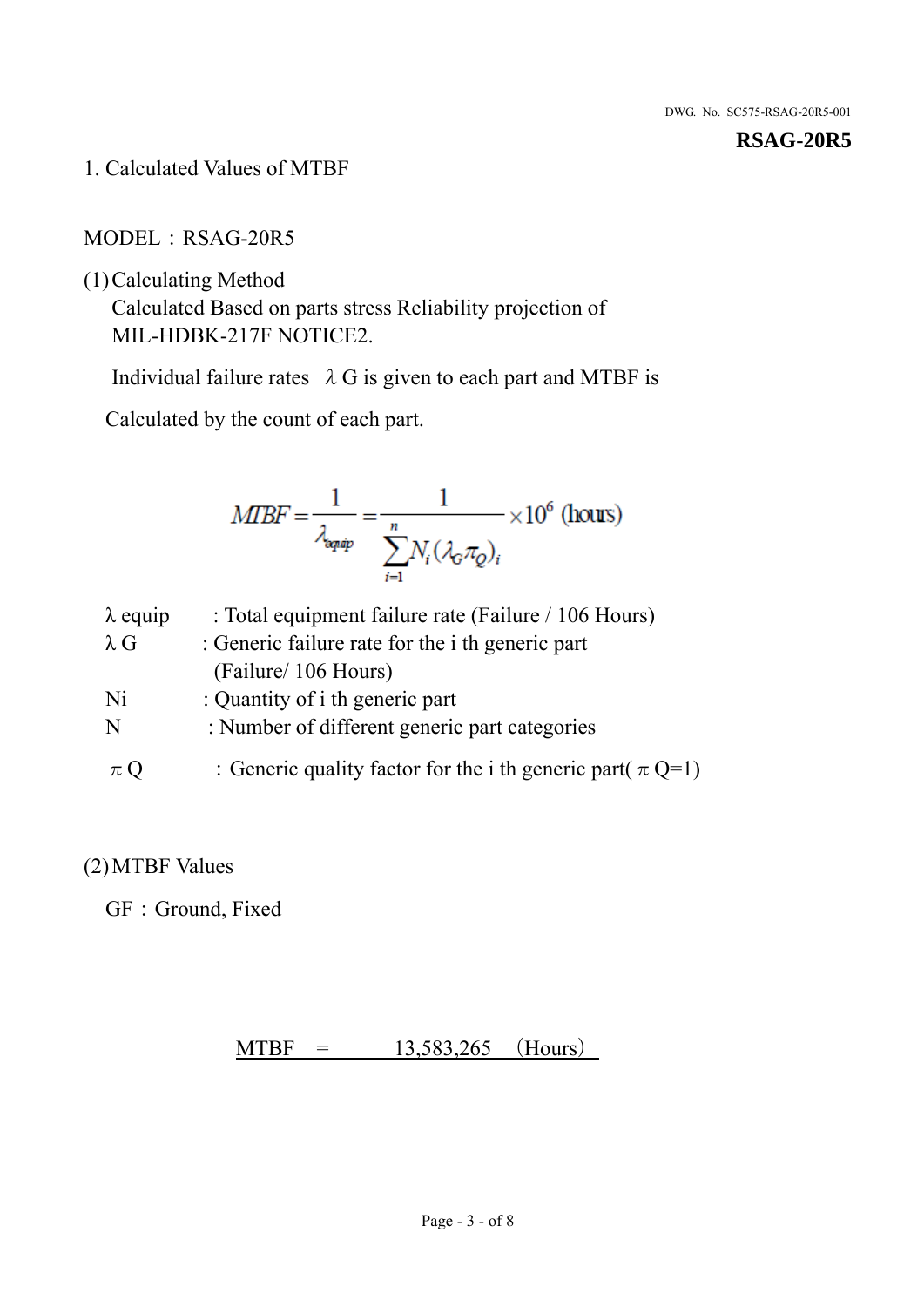#### 2. Vibration Test

#### MODEL: RSAG-20R5 (Representation Product : RSEG-2006)

- (1)Vibration Test Class Frequency Variable Endurance Test
- (2)Equipment Used Controller VS-1000-6, Vibrator 905-FN (IMV CORP.)
- (3)The Number of D.U.T (Device Under Test) 6 units
- (4) Test Conditions Frequency : 10~55Hz Amplitude : 1.5mm,Sweep for 1 min. Dimension and times : X,Y and Z Directions for 2 hours each.
- (5)The Method Fix the D.U.T on the fitting-stage
- (6)Test Results PASS

| ┙┸<br>Check item                  | Spec.                                |                   | <b>Before Test</b> | After Test      |
|-----------------------------------|--------------------------------------|-------------------|--------------------|-----------------|
| Attenuation(dB)                   | Differential Mode: 25dB min.         | $1.5 \text{ MHz}$ | 41.32              | 40.97           |
|                                   |                                      | 30 MHz            | 52.68              | 52.63           |
|                                   | Common Mode: 25dB min.               | 1 MHz             | 34.18              | 34.28           |
|                                   |                                      | 20 MHz            | 35.14              | 35.40           |
| Leakage Current (mA)              | $0.75mA$ max. $(250V, 60Hz)$         | Line1             | 0.47               | 0.47            |
|                                   |                                      | Line <sub>2</sub> | 0.47               | 0.47            |
| DC Resistance (m $\Omega$ )       | $100 \text{ m}\Omega$<br>max.        |                   | 0.51               | 0.51            |
| <b>Test Voltage</b>               | $L-L$ : 1768Vdc 60sec.               |                   | <b>OK</b>          | OK              |
|                                   | $L-E$ : 1500Vdc 60sec.               |                   |                    |                 |
| Isolation Resistance(M $\Omega$ ) | $M\Omega$ min.(500Vdc 60sec.)<br>100 |                   | $2.16\times E5$    | $2.25\times E5$ |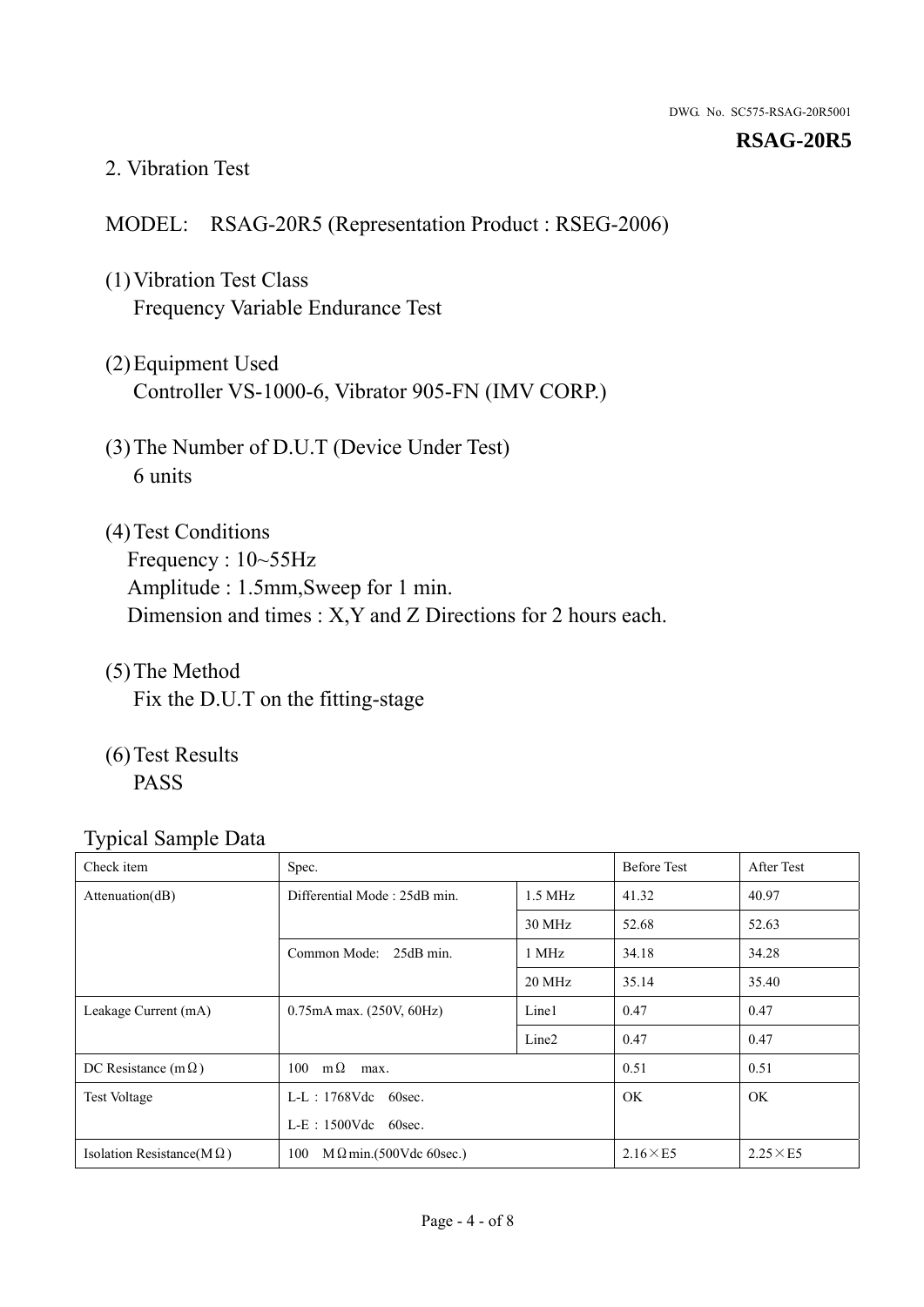#### 3. Heat Cycle Test

#### MODEL: RSAG-20R5 (Representation Product : RSEG-2006)

## (1)Equipment Used TEMPERATURE CHAMBER TSA-71H-W (ESPEC CORP.)

- (2)The Number of D.U.T (Device Under Test) 6 units
- 1 cycle (3)Test Conditions 30<sub>min</sub>  $+85^{\circ}$ C 3min. Ambient Temperature : -25~+85℃ Test Cycles: 100 cycles  $-25^{\circ}$ C 30min.

(4)The Method

Before the test check if there is no abnormal characteristics and put the D.U.T in the testing chamber. Then test it in the above cycles, After the test is completed leave it for 1 hour at room temperature and check it if there is no abnormal each characteristics.

#### (5)Test Results PASS

| ┙┸<br>Check item                  | Spec.                                |                   | <b>Before Test</b> | After Test      |
|-----------------------------------|--------------------------------------|-------------------|--------------------|-----------------|
| Attention(dB)                     | Differential Mode: 25dB min.         | $1.5$ MHz         | 41.43              | 41.14           |
|                                   |                                      | 30 MHz            | 56.11              | 56.07           |
|                                   | Common Mode: 25dB min.               | 1MHz              | 34.23              | 34.33           |
|                                   |                                      | 20 MHz            | 35.55              | 35.44           |
| Leakage Current (mA)              | 0.75mA max. (250V, 60Hz)             | Line1             | 0.45               | 0.45            |
|                                   |                                      | Line <sub>2</sub> | 0.45               | 0.45            |
| DC Resistance (m $\Omega$ )       | $100 \quad m\Omega$<br>max.          |                   | 0.48               | 0.50            |
| <b>Test Voltage</b>               | $L-L$ : 1768Vdc 60sec.               |                   | OK.                | OK.             |
|                                   | $L-E$ : 1500Vdc 60sec.               |                   |                    |                 |
| Isolation Resistance(M $\Omega$ ) | 100<br>$M\Omega$ min.(500Vdc 60sec.) |                   | $3.56\times E5$    | $3.51\times E5$ |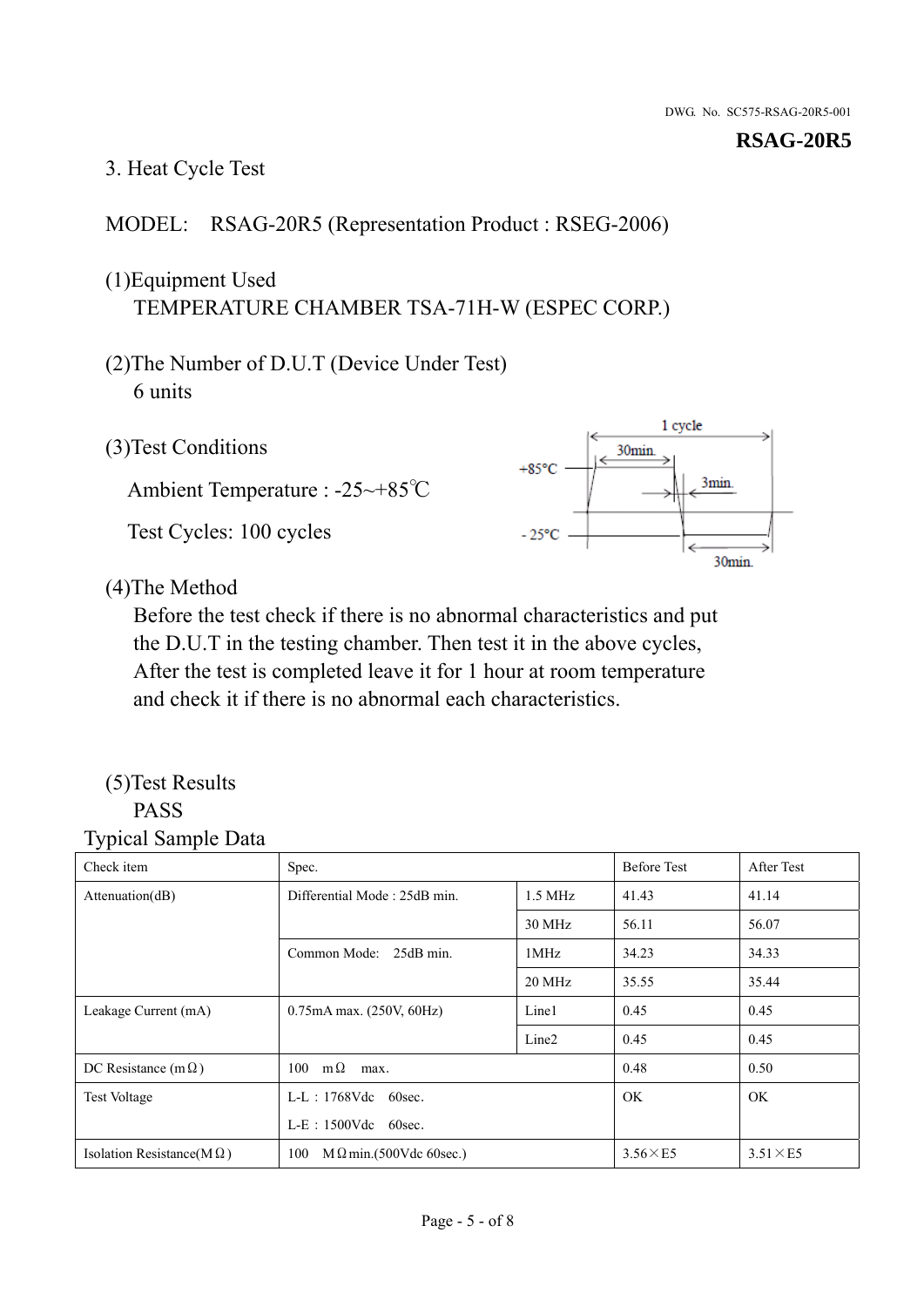#### 4. Humidity Test

#### MODEL: RSAG-20R5 (Representation Product : RSEG-2006)

## (1)Equipment Used TEMP. & HUMID. CHAMBER PR-4KT (ESPEC CORP.)

- (2)The Number of D.U.T (Device Under Test) 6 units
- (3)Test Conditions

Ambient Temperature : +40℃

Test Times: 500 hours Ambient Humidity: 90~95%RH No Dewdrop

#### (4)The Method

Before the test check if there is no abnormal characteristics and put the D.U.T in the testing chamber. Then test it in the above conditions. After the test is completed leave it for 1 hour at room temperature and check it if there is no abnormal each characteristics.

## (5)Test Results

## PASS

| Check item                        | Spec.                                     |                   | <b>Before Test</b> | After Test      |
|-----------------------------------|-------------------------------------------|-------------------|--------------------|-----------------|
| Attenuation(dB)                   | Differential Mode: 25dB min.<br>$1.5$ MHz |                   | 40.01              | 39.87           |
|                                   |                                           | 30MHz             | 56.57              | 56.34           |
|                                   | Common Mode: 25dB min.                    | 1MHz              | 31.93              | 31.94           |
|                                   |                                           | 20 MHz            | 35.37              | 35.38           |
| Leakage Current (mA)              | 0.75mA max. (250V, 60Hz)                  | Line1             | 0.47               | 0.47            |
|                                   |                                           | Line <sub>2</sub> | 0.47               | 0.47            |
| DC Resistance (m $\Omega$ )       | $100 \text{m}\,\Omega$<br>max.            |                   | 0.51               | 0.51            |
| <b>Test Voltage</b>               | $L-L$ : 1768Vdc 60sec.                    |                   | OK.                | OK.             |
|                                   | $L-E$ : 1500Vdc 60sec.                    |                   |                    |                 |
| Isolation Resistance(M $\Omega$ ) | $M \Omega$ min.(500Vdc 60sec.)<br>100     |                   | $1.96\times E5$    | $2.06\times E5$ |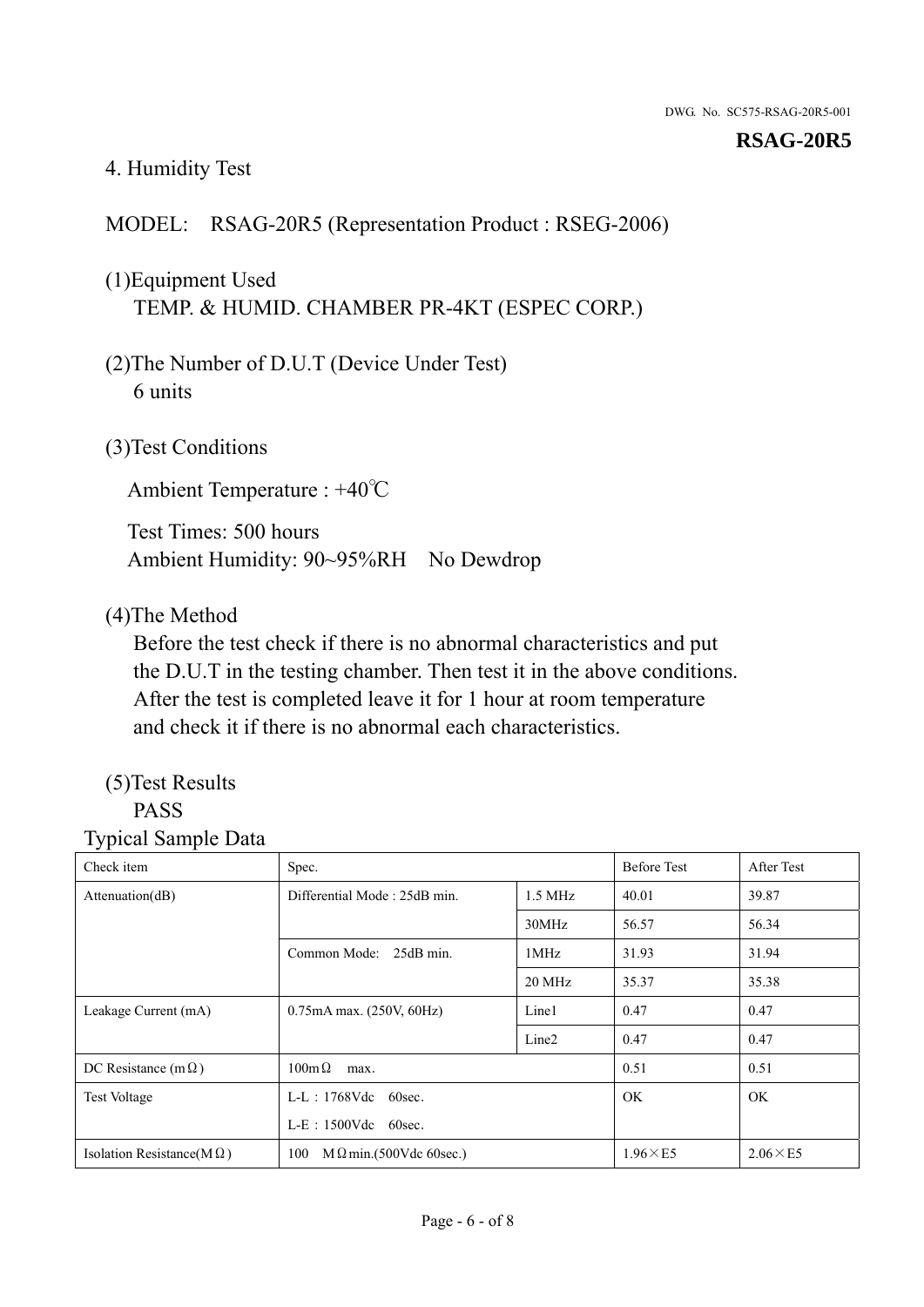#### 5. High Temperature Resistance Test

#### MODEL: RSAG-20R5 (Representation Product : RSEG-2006)

## (1)Equipment Used TEMPERATURE CHAMBER PHH-300 (ESPEC CORP.)

- (2)The Number of D.U.T (Device Under Test) 6 units
- (3)Test Conditions

Ambient Temperature : +55℃

Test Times: 500 hours Operating: DC 6A

#### (4)The Method

Before the test check if there is no abnormal characteristics and put the D.U.T in the testing chamber. Then test it in the above conditions. After the test is completed leave it for 1 hour at room temperature and check it if there is no abnormal each characteristics.

## (5)Test Results

## PASS

| . .<br>Check item                 | Spec.                                     |                   | <b>Before Test</b> | After Test      |
|-----------------------------------|-------------------------------------------|-------------------|--------------------|-----------------|
| Attention(dB)                     | Differential Mode: 25dB min.<br>$1.5$ MHz |                   | 40.34              | 40.00           |
|                                   |                                           | 30 MHz            | 58.03              | 57.82           |
|                                   | Common Mode: 25dB min.                    | 1MHz              | 33.98              | 34.03           |
|                                   |                                           | 20 MHz            | 35.37              | 35.13           |
| Leakage Current (mA)              | 0.75mA max. (250V, 60Hz)                  | Line1             | 0.48               | 0.48            |
|                                   |                                           | Line <sub>2</sub> | 0.47               | 0.47            |
| DC Resistance (m $\Omega$ )       | $100m\Omega$<br>max.                      |                   | 0.51               | 0.51            |
| <b>Test Voltage</b>               | $L-L$ : 1768Vdc 60sec.                    |                   | <b>OK</b>          | OK.             |
|                                   | $L-E$ : 1500Vdc 60sec.                    |                   |                    |                 |
| Isolation Resistance( $M\Omega$ ) | 100<br>$M \Omega$ min.(500Vdc 60sec.)     |                   | $2.30\times E5$    | $2.43\times E5$ |